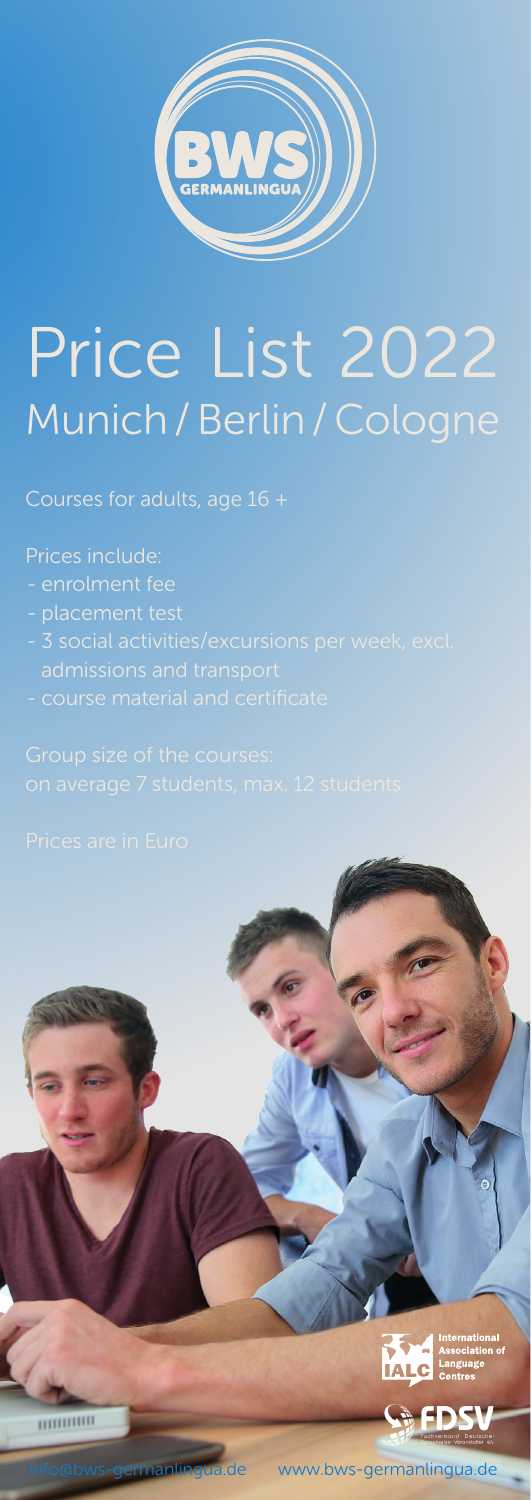# STANDARD COURSE

20 lessons per week, 45 min. each\* Lessons take place from 9:30am - 1pm

### Munich

| .            |      |      |      |      |      |
|--------------|------|------|------|------|------|
| No. of weeks |      |      |      |      |      |
| Course fee   | 280  | 480  | 680  | 880  | 1260 |
| No. of weeks |      | 12   | 16   | 24   | 48   |
| Course fee   | 1620 | 2340 | 2900 | 4020 | 6420 |

## Berlin / Cologne

| No. of weeks |      |      |              |      |      |
|--------------|------|------|--------------|------|------|
| Course fee   | 230  | 390  | 550          | 710  | 1010 |
| No. of weeks | 18   |      | 16           | 24   | 48   |
| Course fee   | 1290 | 1850 | $\vert$ 2330 | 3290 | 5210 |

# INTENSIVE COURSE

25 lessons per week, 45 min. each\* Lessons take place from 9:30am - 2pm

#### Munich

| No. of weeks |      |      |      |      |      |
|--------------|------|------|------|------|------|
| Course fee   | 350  | 580  | 810  | 1040 | 1480 |
| No. of weeks |      | 12   | 16   | 24   | 48   |
| Course fee   | 1900 | 2740 | 3380 | 4660 | 7540 |

### Berlin / Cologne

| No. of weeks |      |                    |              |      |      |
|--------------|------|--------------------|--------------|------|------|
| Course fee   | 280  | 470                | 660          | 840  | 1190 |
| No. of weeks |      |                    | 16           | 24   | 48   |
| Course fee   | 1530 | $\vert 2210 \vert$ | $\vert$ 2730 | 3770 | 6170 |

## COMBINED COURSE

20 group lessons + 5 or 10 individual lessons per week of 45 min. each\*

#### Munich

| No. of weeks                          |     |      |      | extra week |
|---------------------------------------|-----|------|------|------------|
| $20$ group +<br>5 one-to-one lessons  | 545 | 1000 | 1445 | 450        |
| $20$ group +<br>10 one-to-one lessons | 810 | 1520 | 2210 | 700        |

## Berlin / Cologne

| No. of weeks                            |     |      |      | extra week |
|-----------------------------------------|-----|------|------|------------|
| $20$ group $+$<br>5 one-to-one lessons  | 495 | 910  | 1315 | 410        |
| $20$ group $+$<br>10 one-to-one lessons | 760 | 1430 | 2080 | 660        |

\*supplement for course from 27 Jun – 26 Aug 2022: € 30 per week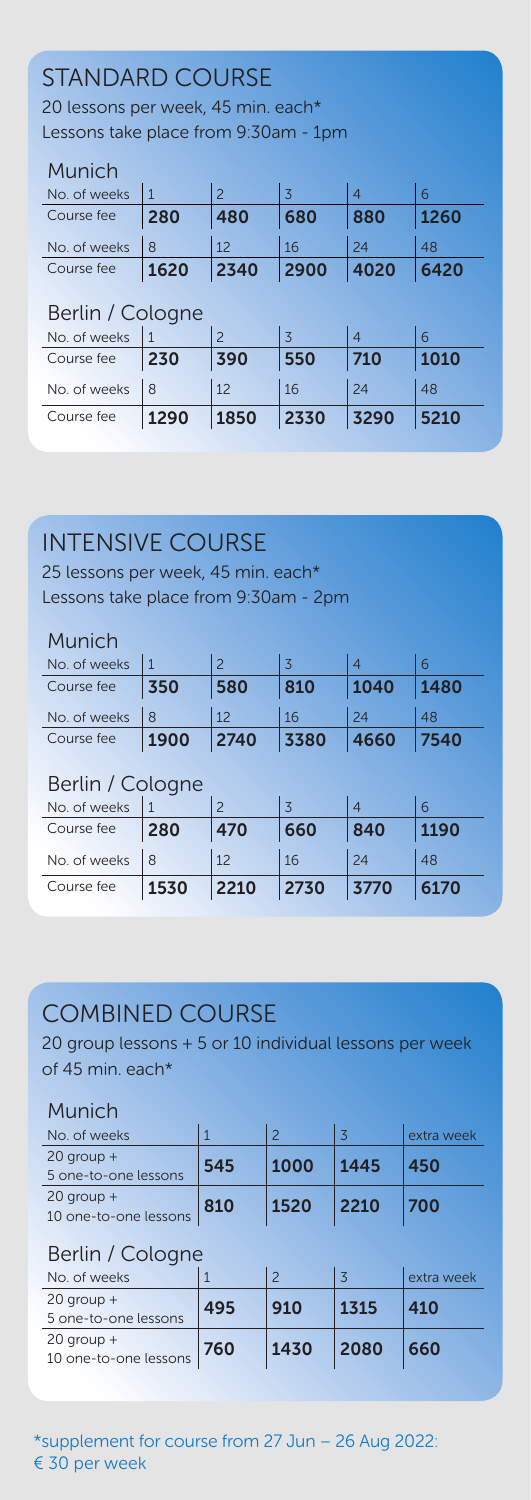# MINI-GROUP COURSE

20 lessons per week, 45 min. each Max. 6 participants Lessons take place from 9:30am - 1pm Important note: This Mini-Group Course is available only from September until June (not in July and August)

| Munich           |     |               |                         |            |  |
|------------------|-----|---------------|-------------------------|------------|--|
| No. of weeks     |     | $\mathcal{P}$ | $\overline{\mathbf{z}}$ | extra week |  |
| Course fee       | 560 | 960           | 1360                    | 400        |  |
| Berlin / Cologne |     |               |                         |            |  |
| No. of weeks     |     | $\mathcal{P}$ | $\overline{z}$          | extra week |  |
| Course fee       | 460 | 780           | 1100                    | 320        |  |

## INDIVIDUAL TUITION

Lessons of 45 min. each

One-to-one lessons take place starting from 2pm onwards

## Munich / Berlin / Cologne

| One week of | One week of | One week of | One single |
|-------------|-------------|-------------|------------|
| 10 lessons  | 20 lessons  | 25 lessons  | lesson     |
| 520         | 1020        | 1250        | 55         |

# ADDITIONAL BOOKINGS

Lessons of 45 min. each

Lessons take place starting from 2pm onwards

| <b>BUSINESS GERMAN</b><br>E.g. marketing, banking, law<br>Max. 2 participants                                                                                                                     | 3 lessons per week: 140<br>6 lessons per week: 260 |
|---------------------------------------------------------------------------------------------------------------------------------------------------------------------------------------------------|----------------------------------------------------|
| PREPARATION FOR EXAMS<br>Goethe, TELC: B1, B2, C1, C2, DSH,<br><b>TestDaF</b><br>Max. 2 participants<br>Students are responable for registe-<br>ring in regards to Goethe and TELC<br>examination | 3 lessons per week: 150<br>6 lessons per week: 270 |
| <b>GERMAN PRONUNCIATION</b>                                                                                                                                                                       | 3 lessons per week: 140                            |
| max. 2 participants                                                                                                                                                                               | 6 lessons per week: 260                            |
| <b>ENGLISH LESSONS</b>                                                                                                                                                                            | 3 lessons per week: 140                            |
| max. 2 participants                                                                                                                                                                               | 6 lessons per week: 260                            |

| UNIVERSITY PLACEMENT<br>PROGRAM | 700                   |
|---------------------------------|-----------------------|
| VISA INVITATION I FTTFR         | 80 + optional DHL fee |